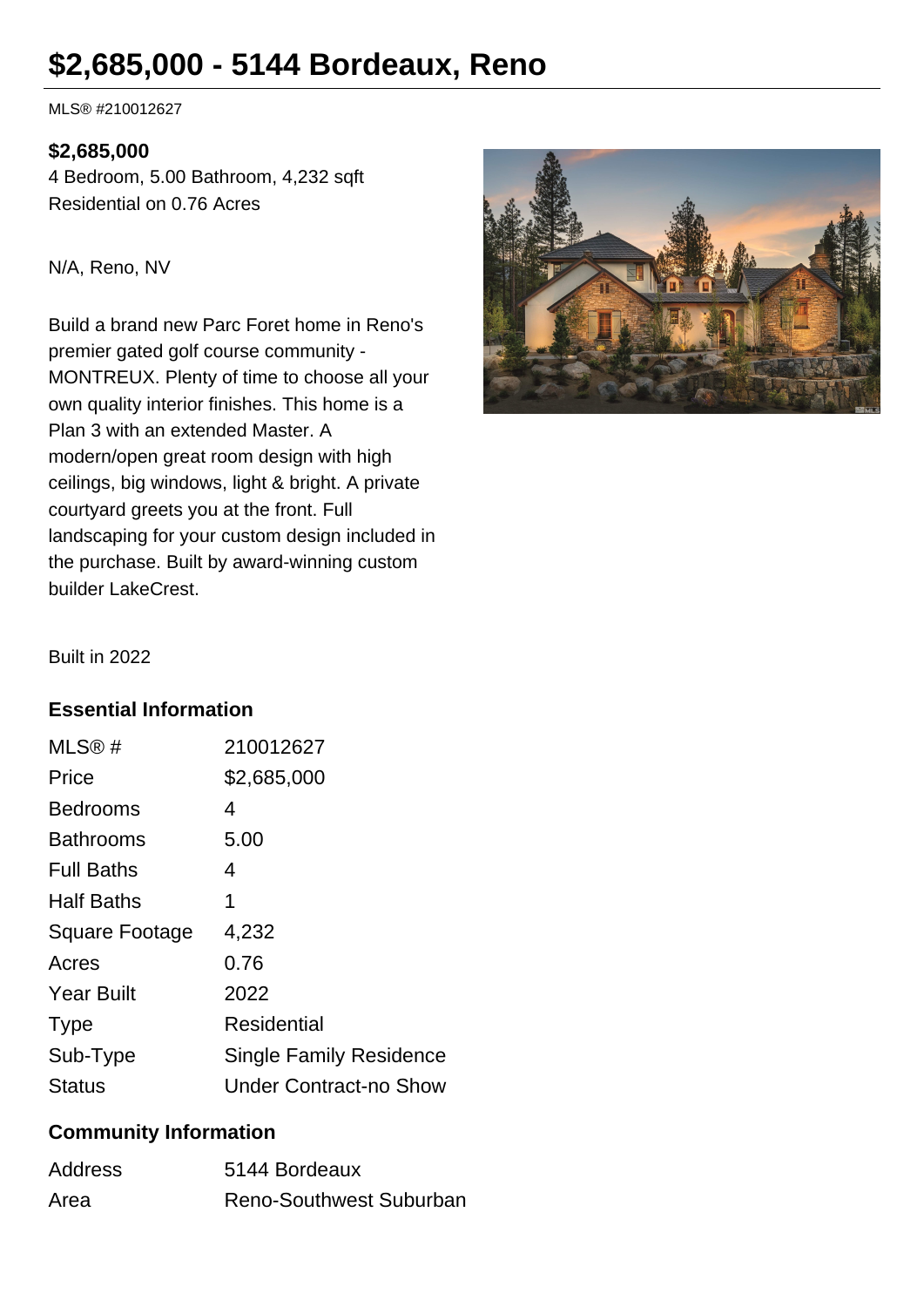| Subdivision              | N/A                                                                                                                                                 |  |
|--------------------------|-----------------------------------------------------------------------------------------------------------------------------------------------------|--|
| City                     | Reno                                                                                                                                                |  |
| County                   | Washoe                                                                                                                                              |  |
| <b>State</b>             | <b>NV</b>                                                                                                                                           |  |
| Zip Code                 | 89511-9141                                                                                                                                          |  |
| <b>Amenities</b>         |                                                                                                                                                     |  |
| <b>Utilities</b>         | Electricity, Natural Gas, City/County Water, City Sewer, Cable,<br>Telephone, Water Meter Installed, Internet Available, Cellular Coverage<br>Avail |  |
| <b>Parking Spaces</b>    | 3                                                                                                                                                   |  |
| # of Garages             | 3                                                                                                                                                   |  |
| Garages                  | Attached, Opener Control(s), Garage Door Opener(s)                                                                                                  |  |
| View                     | Yes, Mountain, Trees, Wooded                                                                                                                        |  |
| <b>Interior</b>          |                                                                                                                                                     |  |
| <b>Interior Features</b> | None, Smoke Detector(s)                                                                                                                             |  |
| Appliances               | Gas Range/Oven, Refrigerator in Kitchen                                                                                                             |  |
| Fireplace                | Yes                                                                                                                                                 |  |
| <b>Fireplaces</b>        | One, Yes                                                                                                                                            |  |
| <b>Stories</b>           | 2 Story                                                                                                                                             |  |

#### **Exterior**

| <b>Exterior</b>                       | Rock, Stucco                    |
|---------------------------------------|---------------------------------|
| <b>Exterior Features</b> BBQ Built-In |                                 |
| Windows                               | Double Pane, Low E, Vinyl Frame |
| Roof                                  | Pitched, Tile                   |
| Construction                          | Frame                           |
| Foundation                            | <b>Concrete/Crawl Space</b>     |

### **School Information**

| Elementary | Hunsberger |
|------------|------------|
| Middle     | Marce Herz |
| High       | Galena     |

#### **Additional Information**

| Date Listed | August 20th, 2021 |
|-------------|-------------------|
| Zoning      | LDS.              |

## **Listing Details**